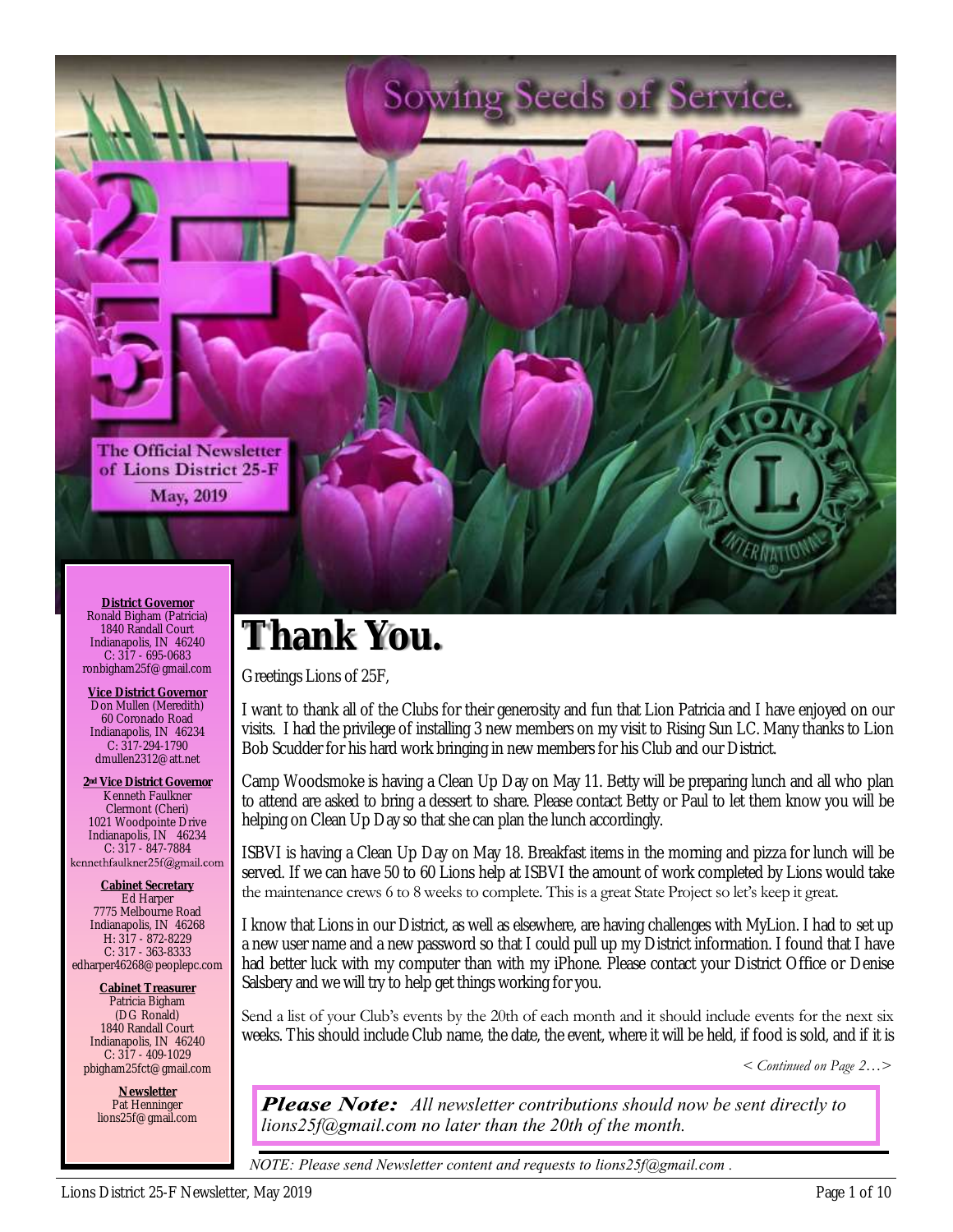#### *< ...continued from Page 1. >*

one price, list that, if there are various food prices just say "prices vary". One of my subtle mottos is "Get the Word Out".

Also if a Club wants to submit a full page ad about upcoming events please do so but it will have to be created and designed by the Club. Full page ads will be placed on a supplemental or auxiliary portion of the newsletter. This means there will be two separate parts to the newsletter. The main newsletter will have articles and pictures and then the supplemental portion that is strictly ads and registration forms for events. We are trying to keep things simple to make it easier for Lions to find what they are searching for in the newsletter. Look for two different sections.

Please check out the Governor's Facebook page for upcoming information of happenings in the District. Contact IPDG Melissa Baker to get those activities on the Governor's Facebook page as well as the District calendar. That is two more communication avenues for Clubs to "Get the Word Out" so that Lions in our District can get connected with each other.

Please continue to report the Clubs MMR's and Activities.

If you have reporting issues please contact Lion Denise Salsbery. Her information is 317-435-9601 or e-mail: dosalsbery@att.net and she will be able to assist in any way she can.

Last month I challenged Lions to notice that Mack Trucks on our highways can have two different colors of Bulldogs. One is gold plated and the majority is chrome plated. Why the difference? The answer is that the gold truck has the Mack components of a Mack engine, Mack transmission, and Mack differentials. When a Mack truck is ordered the power source is a Mack engine but a buyer can request to have other manufactures transmissions and differentials and that truck gets a chrome Bulldog. I had a couple of answers that said that the whole truck was



*New Members of Vevay-Switzerland Co. Lions, (L to R) Trenton Ricketts, Pres., Barry Knaus, Sponsor, Damon Callis, Steve Osborn, DG* 

Mack which I considered too broad of an answer because the belts, hoses, electrical components, etc. are made by other manufactures. Those Lions that had correct responses were: IPDG



*Rising Sun Lions welcome new members; (L to R) Sponsor Lion Bob Scudder, New Members Lion Kacey Hayes, Lion Shawn Yauger, Lion Suzanne Scudder, and DG Ron Bigham*

Melissa Baker of Milan LC, Lion Keri Johnson of Osgood LC, 1VDG-E Ken Faulkner of Clermont LC and Lion Owen Menchhofer of Osgood LC. Congrats!

I have been presenting a challenge for Lions for the last several months with a Tail Twister theme. This month, the challenge is in the paragraph below.

Let us remember, most of all, our veterans during this month of May and especially on Memorial Day. Thank a veteran for the privileges that we enjoy where in so many other countries those citizens suffer oppression. The simple words of "Thank you for your service to our country" means so much to those when I have said this to veterans that I have met.

I want to end with "Thank you for your service to our country and also for your service in Lionism." You truly have served your fellow man.



*Legacy Bench dedicated to the memory of three Indianapolis-Warren Township Lions Club members, Lions Arnie Nelson Jr., Dr. Thomas Beavers, Thomas Kennedy Jr.; Pictured from left to right are Elaine Nelson, Lillian Beavers and Terri Kennedy.*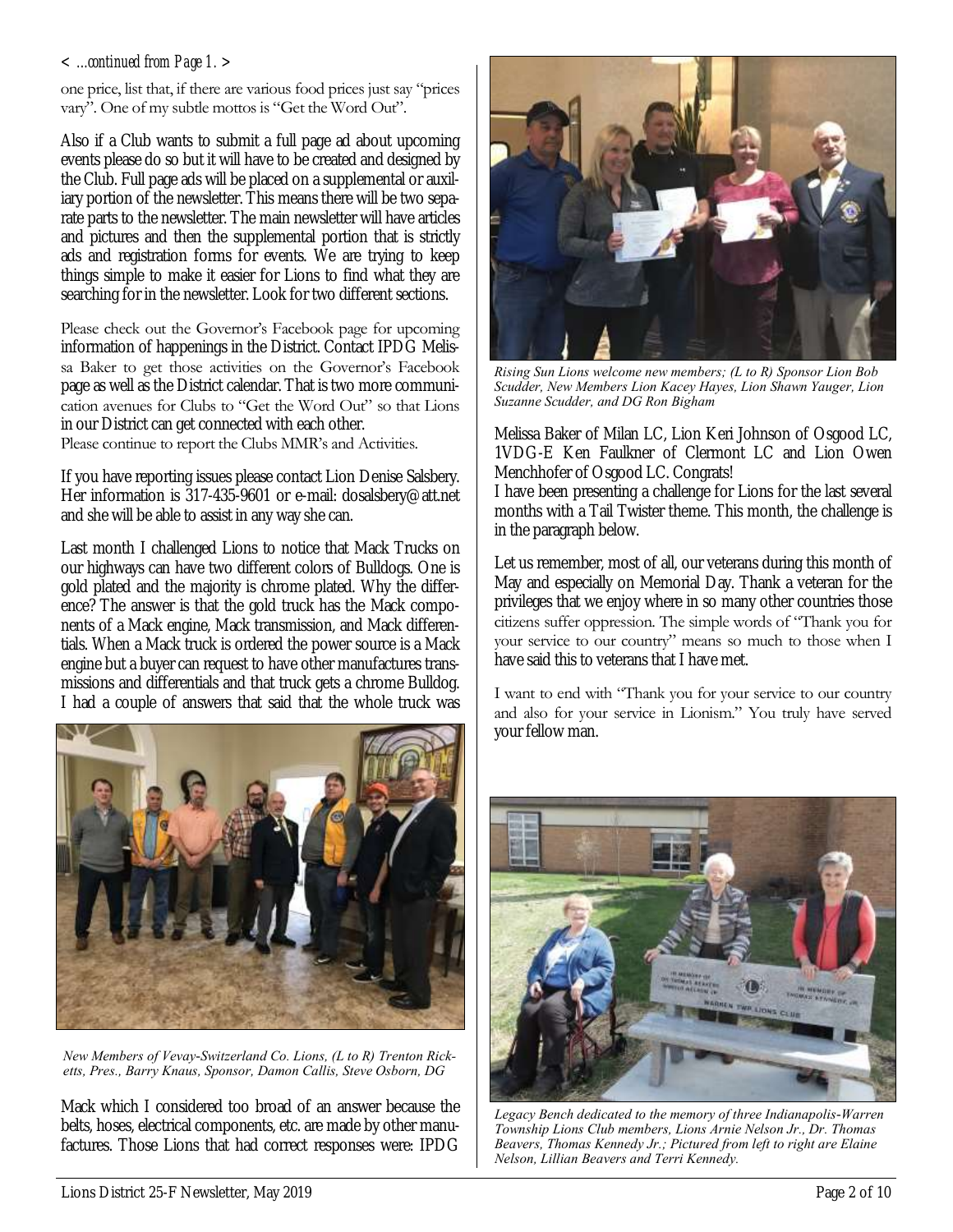### **Let's Try This One More Time**

*1st VDG Don Mullen*

First, thank you so much for your support and faith in me to be your next District Governor. We are excited, and dare I say a little apprehensive, as we move forward. However, we know that with your support, and by following your lead, it will be a wonderful year.

Having said that, as of this writing, we have yet to hear from anyone concerning our request in the last newsletter. Please know we were highly serious about hearing your concerns, ideas and opinions. We want you to be engaged and involved in the District and the direction it takes moving forward. Absolutely nothing is off limits. This is a safe environment for you to communicate. You will be heard. Everything will be discussed and considered. This is how we are going to improve as Lions as we move in a changing world of service. However, we cannot do this without your participation.

This is your organization. You are the ones who serve your people. You change people's lives. You make this work. You are responsible for the accomplishments and successes of Lions Clubs. We are all responsible for making sure our legacy continues at all levels of Lions Clubs. Whether it be at the local, District, National and International level, we are a part of all of these. When we succeed at the club level, we are succeeding at all the other levels at the same time. To understand this, is to continue to be impactful in your service. To be impactful, we need to be involved. Therefore, we need to hear from you. We need to communicate. So, again, following is my contact information: Phone: 317 -294-1790. Email: dmullen2312@att.net. We are very much looking forward to hearing from you.

Don Mullen, 1st Vice District Governor, District 25 F

## **Why?**

*2nd VDG Ken Faulkner*

Why is a wonderful word. It makes us become more informed on a topic or item. Little kids drive parents a little crazy when they first learn the word, "Why Mommy or Why Daddy? I am sure as parents, we have all heard this!

#### So now my question is why don't Lions donate to LCIF? Why don't some of our District Clubs donate?

When giving Campaign 100 presentations, I have never asked that question to a Lion or Club. I do encourage it, but in the end Clubs and Lions have their priorities. And your LCIF/Campaign100 Coordinators understand this..

LCIF & Campaign100 is asking all Lions to give \$100 per year for three years.. I can hear some of you say, Wow!! That's a lot..And it is for some folks, especially those Lions that are a paycheck away from losing their house but still donate their time to the pancake breakfast or fish fry. That's a lot to Lions who are on a fixed income but still

find time to organize & chair a Project for their local club.

So what can \$100 do in the hands of LCIF? It can provide two cataract surgeries, it can provide 100 measles vaccinations, it can help buy equipment to diagnose or treat 8 children for pediatric cancer, it can give access to clean water for 14 people, it can give regular access to food for 14 people, it can provide diabetic screening for 18 people, & the one that all Lions know about is that it can provide immediate disaster relief for victims of a natural disaster!

So you can't afford \$100? May I suggest you get you fellow Club members to become a 100% Participation Club ? What's that? That is where ever member of your club donates something.. just because Campaign100 is asking for that \$100 doesn't mean we won't accept less. In my own Club, we asked that every member donate \$10 and they did.. 40 members times \$10 equals an extra \$400 on top of what the club already donated..LCIF didn't turn that money down, They gladly accepted it and put it to good use! Thinking outside the box help come up with this idea.

There are many ways to donate to Campaign100/LCIF. I am asking that you or your club donate in some way, big or small, LCIF will take them all.

Hopefully I have persuaded you or your club to not get that Cup of Starbucks, but donate that money to Campaign100.. Skip going out to lunch one a week and donate that money to Campaign100.

District 25F is the Best District in the State, so prove it be giving just a little extra.

Now why haven't you or your club donated? live.

Respectfully submitted,

Lion Ken Faulkner, 2nd Vice District Governor, District 25F, Indiana Lions, Clermont Lions Club, 317-847-7884

### **Time Flies!**

*Lion Patricia Bigham, Cabinet Treasurer*

As this Lion's year starts to wind down for the year, I would like to remind all the clubs: if you intend to make a contribution to any of the State projects or committees, please get them in no later than June 10th, for processing.

All checks have to clear before June 30th, in order to clear out the books for the incoming Treasurers.

Thank you, Treasurers, for the hard work you all do for your clubs.

Have a safe Memorial Day!

Lion Patricia Bigham, CT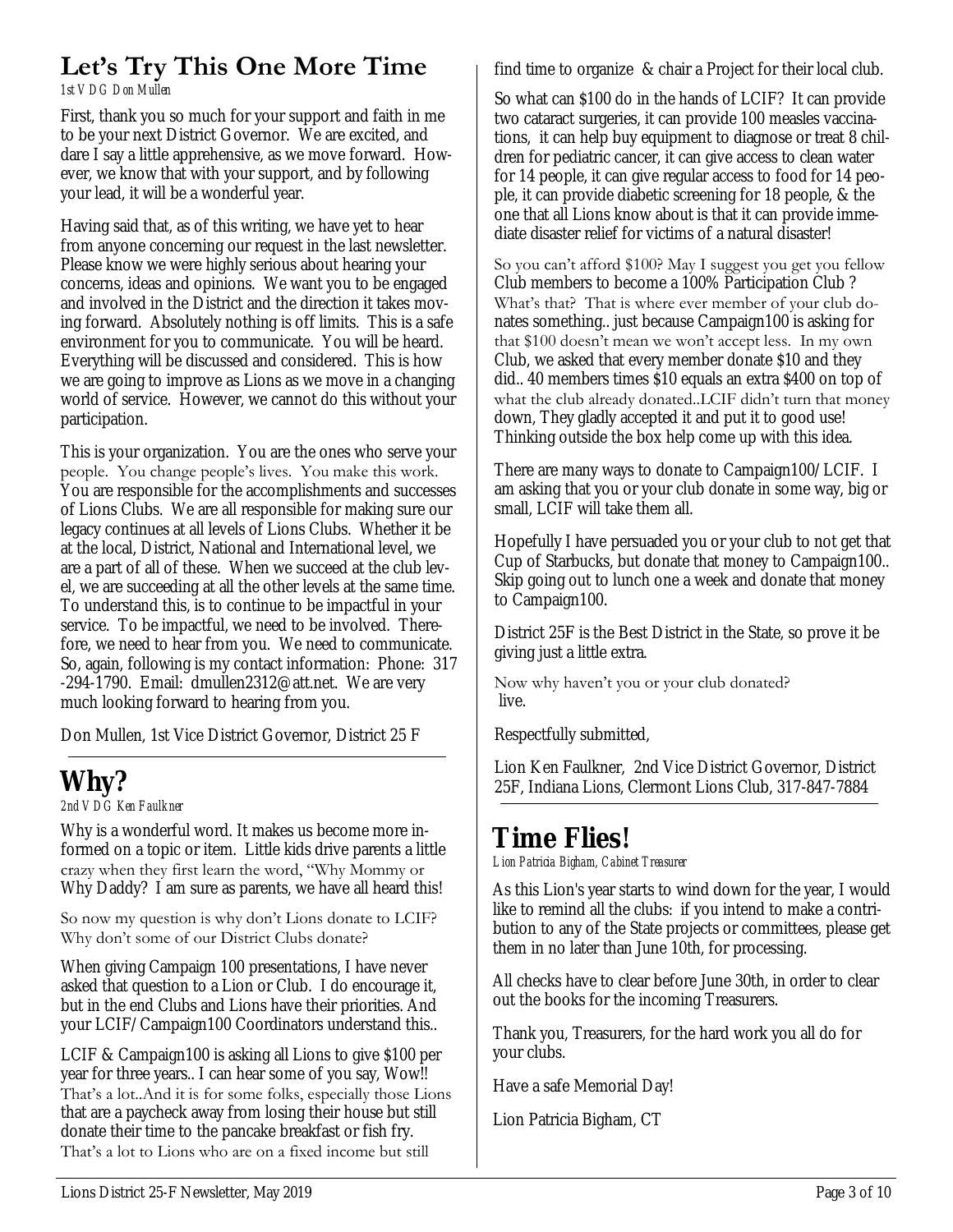### **LCI Convention Update Milan, Italy July 5th thru 9th, 2019**.



Lions Clubs International is pleased to announce that Mr. Tony Blair, former Prime Minister of the United Kingdom and founder of the Tony Blair Institute for Global Change, will be the Keynote speaker at LCICon 2019 in Milan.

Serving as Prime Minister from 1997 to 2007, Mr. Blair redefined modern, progressive politics and implemented major domestic reforms. Through record investment and reform, the education and hea lthcare sectors were transformed. Mr. Blair's New Labour Government implemented the largest hospital and school building program since the creation of the UK's welfare state. The first ever national minimum wage was introduced, and there was also transformational progress on human rights and equality. All this while overseeing a period of record economic growth and levels of employment.

A central figure on the global stage, Mr. Blair helped bring peace to Northern Ireland, created the UK's Department for International Development, tripled foreign aid to Africa and introduced landmark legislation to tackle climate change.

Mr. Blair is at the forefront of today's most challenging debates, such as how technology will impact the workforce, and tackling issues of inequality in societies across the globe. His unparalleled international experience, both as Prime Minister and since leaving office, gives him a unique perspective on global events and the political insight to offer solutions to the critical challenges of our time.

In 2017, all Mr. Blair's areas of work formally came together as one not for profit organization: the Tony Blair Institute for Global Change, which builds on the legacy of Mr. Blair's activities since leaving public office. Its Mission is to help make globalisation work for the many, not the few. They do this by helping countries, their people, and governments address some of the most difficult challenges in the world today.



*Lion Jack Taylor receiving a MJ Fellowship from DG Ron.* 

# **Club Activities**

**May 3 - 5** Liberty Lions Smokin' on the Water Dunlapsville, IN

**May 5, 11am to 2pm** Everton Lions Chicken Dinner Everton Fire House Everton, IN

#### **May 16, 6:30pm**

Hope Lions Club 25F Zone Social Hope Moravian Church, 202 Main St.(St. Rd. 9), Hope, IN Meal cost \$12: ham loaf, scalloped potatoes,green beans,bread and desert.

RSVP by May 9 to Lion Mike Crull, 812-371-8764 or mwscrull@comcast.net Pay at door. This is also and AUC-TION, bring items for auction. All money from auction will go to Camp Woodsmoke, Vision Screening, and Eyeglasses Recycling.

### **May 18, 8:30am**

Pitch in to help the ISBVI at the Indiana Lions for the ISVBI Work Day; see page 8 of this newsletter for info

### **September 15**

Indiana Lions for the ISBVI will be hosting the 21st running of the Brian's Trike Race at the Indiana School for the Blind and Visually Impaired. More details will be provided soon.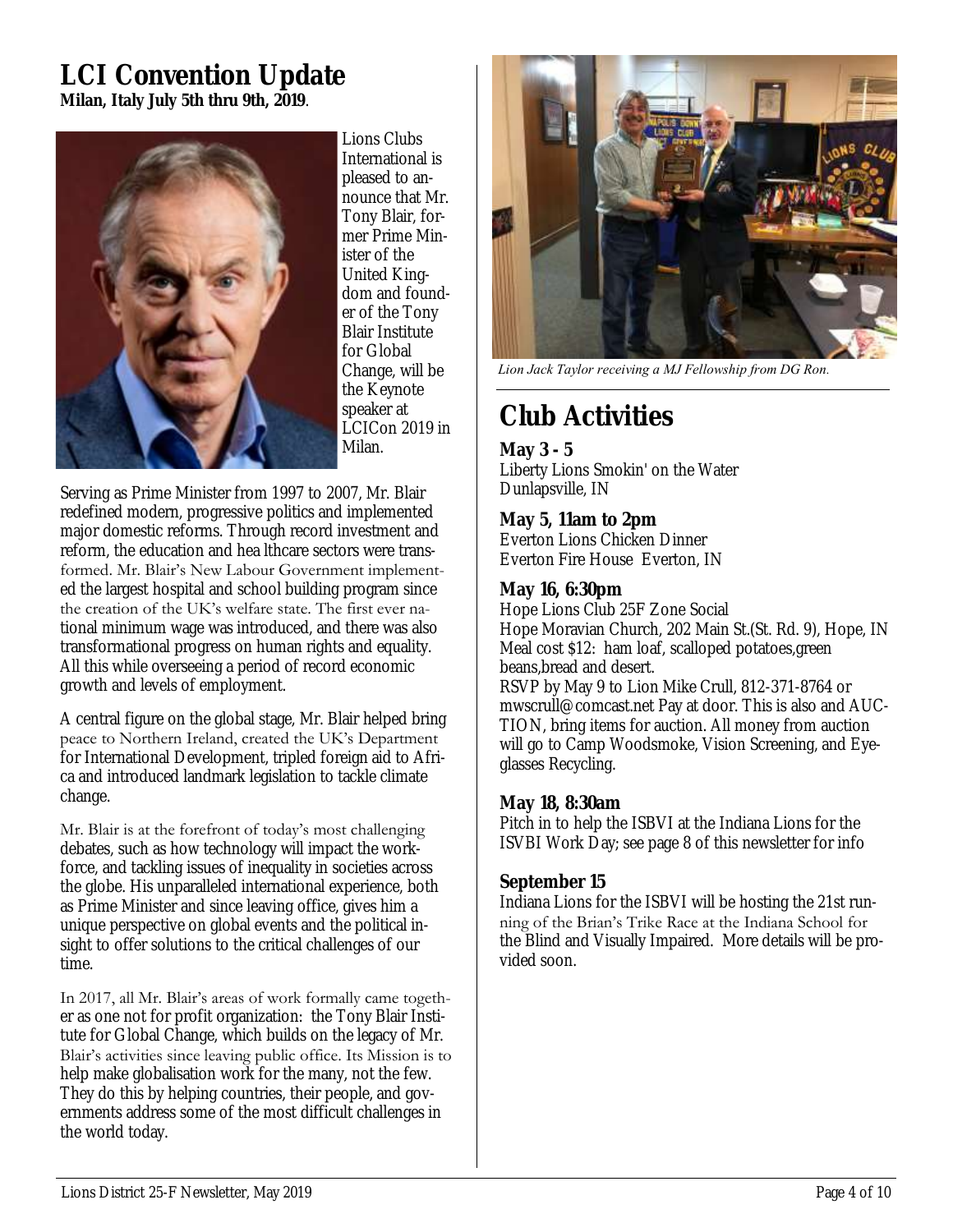### **Distinguished Lion of the Year**

Lion Pauline Ulrey was named as the recipient of the 2019 Distinguished Lion of the Year during festivities at the Indiana Lions State Convention held in Fort Wayne, Indiana.

To be nominated by their club or district for this award they must have been a member for at least 25 years. This honor recognizes the service and contributions they have made as a Lion both at a local and international level.

Presenting the award are President of the Indiana Lions Foundation Andy Dybel and Foundation Trustee PCC Bob Booher.





### **Lions International Convention 2019**

### **Milan, Italy July 5th – 9th**

#### BUONGIORNO!

The Lions 102nd International Convention is a short couple of months away and there is still time to make plans for what will be a very special convention. Registrations can be done online or if you happen to find yourself in Milan during this time and haven't registered you can do it onsite. Hotels can be reserved via Lions Club International or direct. Airlines specials are beginning to be offered but there is a short window before they will return back to regular price or higher as it gets closer to July.

Final plans are being made for an Indiana Lions dinner arranged by Committee member PDG Patty Cooke. This too will be an enjoyable time and a culinary treat from one of Milan's local restaurants. Reservation forms will be sent out in the next few weeks.

If touring Italy is high on the list of things to do there are still tours available thru the LCI selected travel companies. There are also a variety of options from other companies operating in Milan. These can be found online or thru a travel agency.

If you will be in Milan please watch for correspondence from the Indiana International Convention Committee as they are making plans on the best way to communicate to our members of news/events each day of the convention.

As always if there are any questions about the International Convention, don't hesitate to contact any of our committee members. They have been brushing up on their Italian but I am pretty sure they will provide all answers in English!

Committee members: PDG Patty Cooke – District A Patty.cooke@gmail.com; PCC Sue Topf – State Administrative Secretary indylion@indianalions.org; Lion Bob Yunker – Lions State Comptroller indylion@indianalions.org.

PCC Reed Fish, 2019 Committee Chair RFish@amfam.com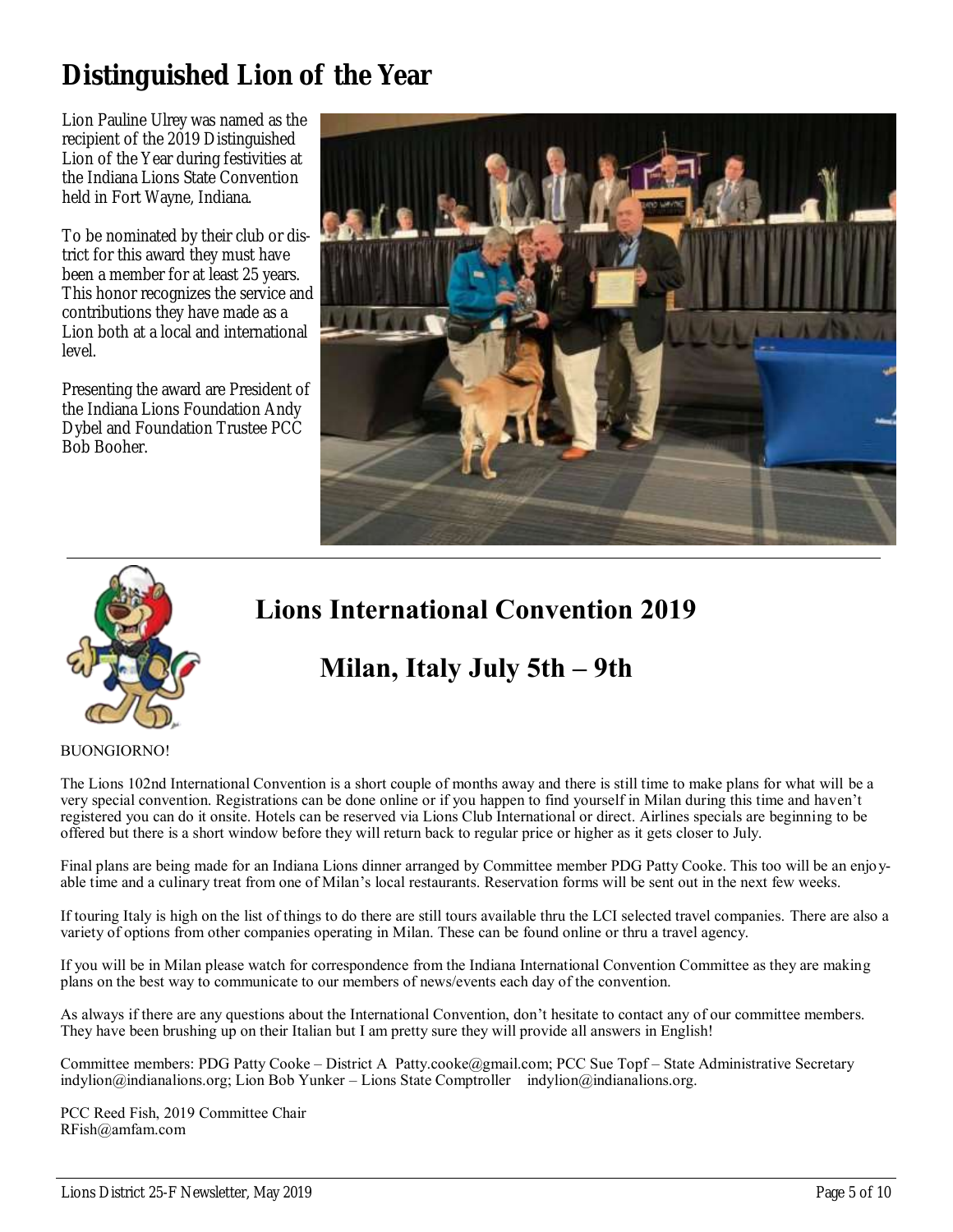**Indiana School for the Deaf Dictionary Distribution by ILS&H Trustees Lion Sheri Miller and PCC Stephen Winegardner on March 21, 2019**





**Third grade students** Fourth grade students



**Fifth grade students**

Thank you to Cathy Covey, Administrative Assistant to Dr. David Geeslin, Superintendent/CEO Indiana School for the Deaf, Sandra Wascher - School Principal, Scott Tilson – School Secretary, Kendall - Interpreter and Third, Fourth and Fifth grade teachers.

This was a very enjoyable experience and our pleasure to present a Webster's dictionary to each of these students.

Indiana Lions Speech & Hearing, Inc. **Trustees** PCC Stephen Winegardner Lion Sheri Miller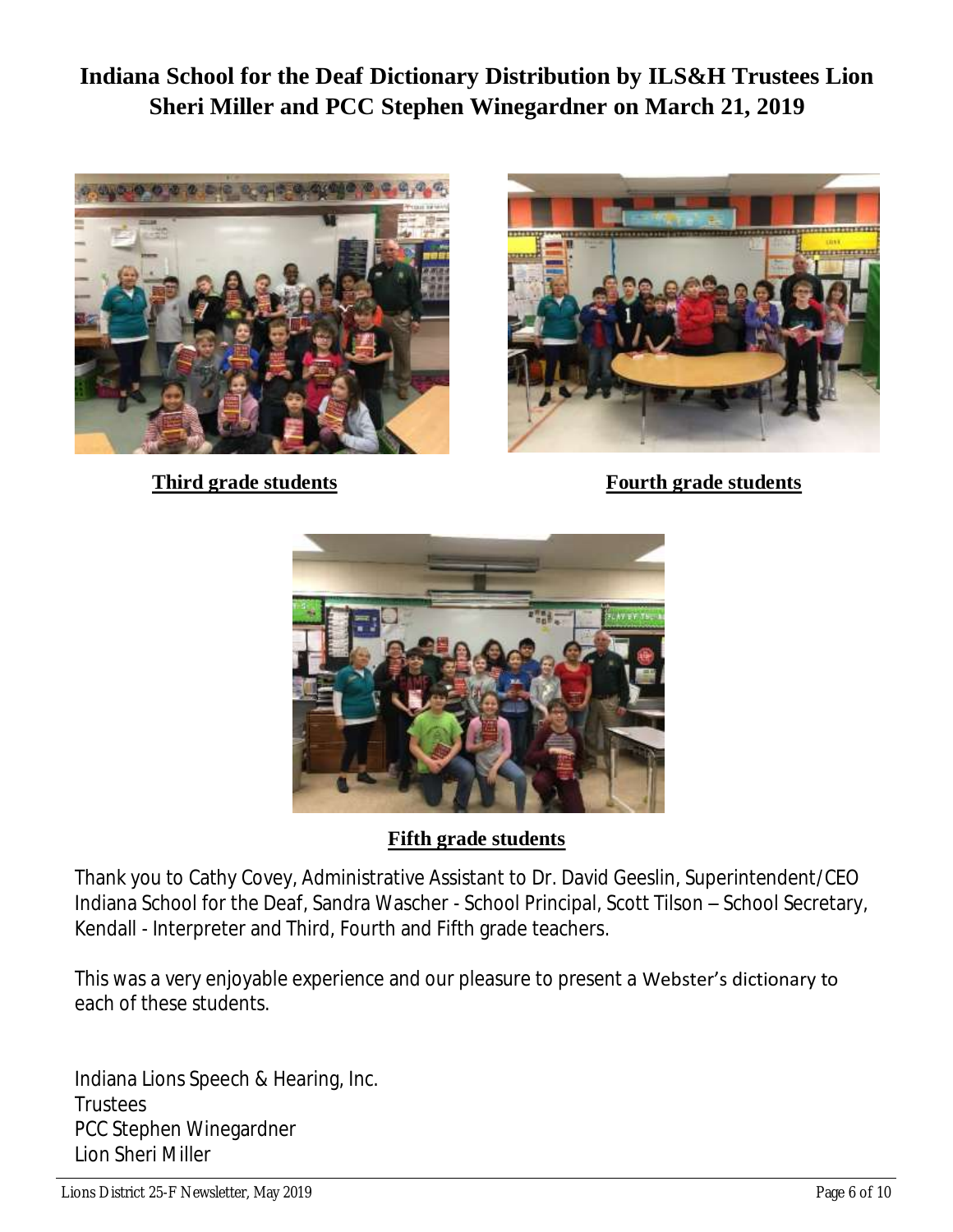

### **Join the Lions in Milan!**

The 102nd annual Lions Clubs International Convention will be in Milan, Italy, July 5 – 9, 2019. The Indiana delegation will be marching in the Parade of Nations on Saturday July 6<sup>th</sup> and the parade route winds among beautiful historical buildings ending up in the square where the unique masterpiece of the Milan Cathedral stands. The Milan Cathedral or Duomo di Milano in Italian, is the cathedral church of Milan, Italy. Dedicated to Saint Mary Nascent, it is the seat of the Archbishop of Milan. The Gothic cathedral took nearly six centuries to complete.

#### Italian Culture - a brief overview of Italian customs and traditions.

Italy is home to more than 62 million individuals as of 2017 and is ranked 23rd in population size when compared with other countries throughout the world. Italian culture is steeped in the arts, family, architecture, music and food. Home of the Roman Empire and a major center of the Renaissance, culture on the Italian peninsula has flourished for centuries. Family is an extremely important value within the Italian culture," Talia Wagner, a Los Angeles-based marriage and family therapist. Their family solidarity is focused on extended family rather than the West's idea of "the nuclear family" of just a mom, dad and kids, Wagner explained. Italians have frequent family gatherings and enjoy spending time with those in their family. "Children are reared to remain close to the family upon adulthood and incorporate their future family into the larger network," said Wagner.

The Euro is the currency there and currently is worth more than the US dollar ( \$1.14 Euro versus \$1 US). You may want to check with your bank to see if it provides a better exchange rate than what is offered in Italy. While credit cards are accepted at all of the larger stores and restaurant, the smaller and individually owned businesses may only deal in cash. Also the culture in Europe is that tips are not to be added onto the bill.

#### Art and architecture in Italy

Italy has given rise to a number of architectural styles, including classical Roman, Renaissance, Baroque and Neoclassical. Italy is home to some of the most famous structures in the world, including the Colosseum and the Leaning Tower of Pisa. The concept of a basilica — which was originally used to describe an open public court building and evolved to mean a Catholic pilgrimage site — was born in Italy. The word, according to the Oxford Dictionary, is derived from Latin and meant "royal palace." The word is also from the Greek basilikē, which is the feminine of basilikos which means "royal" or basileus, which means "king."

Italy also is home to many castles with the following in Milan. The Castello Borromeo d'Adda stands on the river banks of the Muzza at Cassano d'Adda, and dates from the 9th Century; restoration works here have even uncovered frescoes from the school of Giotto. In Legnano, the Castello di San Giorgio was built atop a pre-existing Augustinian convent in the 13th Century. In Cusago, the Visconti Castle is regarded as a major example of castle architecture in the region. And finally, in the zone south of Milan reside San Colombano al Lambro and the Castello Belgioioso, in addition to Casalpusterlengo, with its crenellated Tower of Pusterla.

Florence, Venice and Rome are home to many museums, but art can be viewed in churches and public buildings. Most notable is the ceiling of the Sistine Chapel of the Vatican, painted by Michelangelo sometime between 1508 and 1512. Opera has its roots in Italy and many famous operas — including "Aida" and "La Traviata," both by Giuseppe Verdi, and "Pagliacci" by Ruggero Leoncavallo — were written in Italian and are still performed in the native language. More recently, Italian tenor Luciano Pavarotti made opera more accessible to the masses as a soloist and as part of the Three Tenors. Italy is home to a number of world-renowned fashion houses, including Armani, Gucci, Benetton, Versace and Prada.

#### Italian cuisine

Italian cuisine has influenced food culture around the world and is viewed as a form of art by many. Wine, cheese and pasta are important part of Italian meals. Pasta comes in a wide range of shapes, widths and lengths, including penne, spaghetti, linguine, fusilli and lasagna.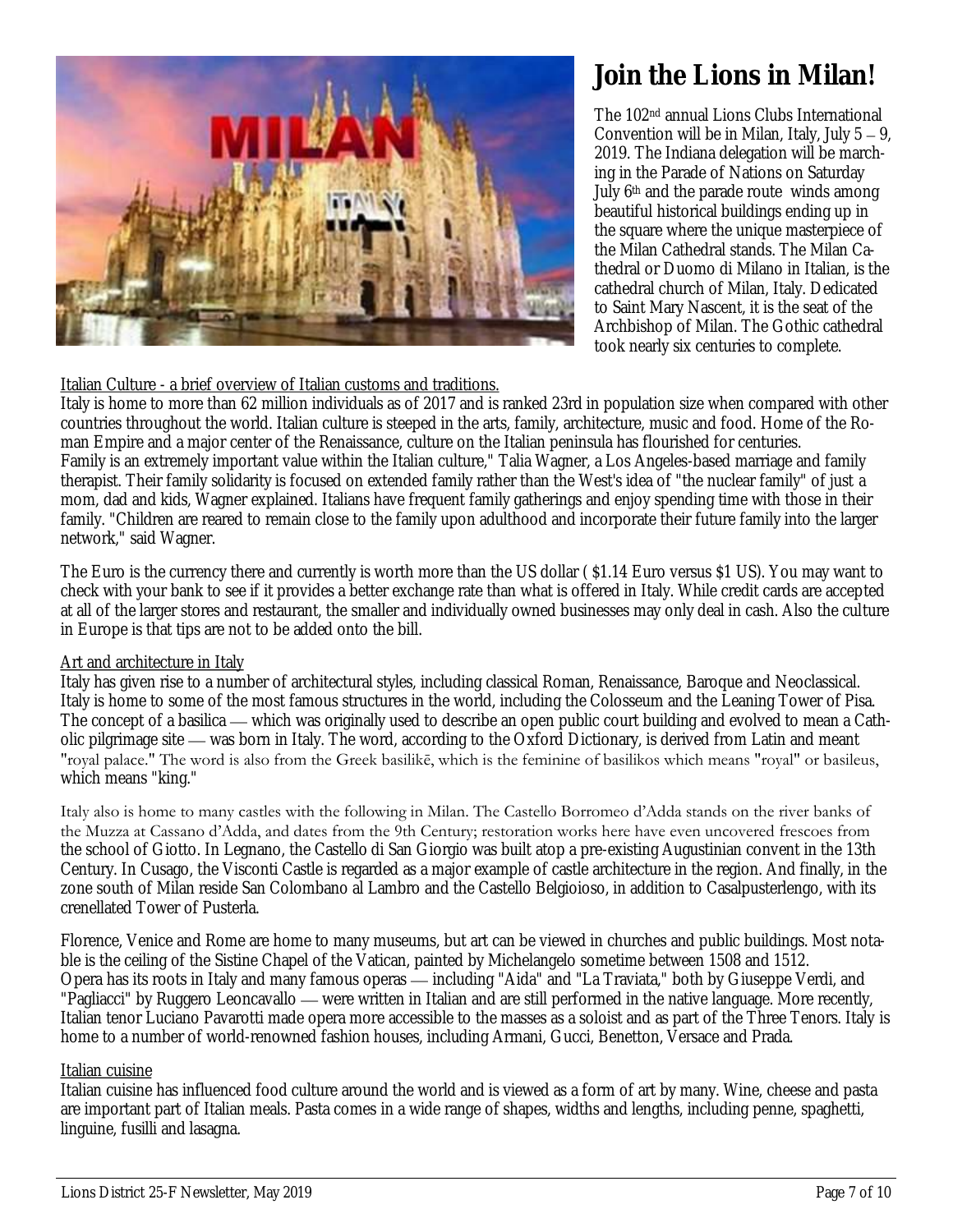No one area of Italy eats the same things as the next. Each region has its own spin on "Italian food," according to CNN. For example, most of the foods that Americans view as Italian, such as spaghetti and pizza, come from central Italy. In the North of Italy, fish, potatoes, rice, sausages, pork and different types of cheeses are the most common ingredients. Pasta dishes with tomatoes are popular, as are many kinds of stuffed pasta, polenta and risotto. In the South, tomatoes dominate dishes, and they are either served fresh or cooked into sauce. Southern cuisine also includes capers, peppers, olives and olive oil, garlic, artichokes, eggplant and ricotta cheese.

Wine is also a big part of Italian culture, and the country is home to some of the world's most famous vineyards. The oldest traces of Italian wine were recently discovered in a cave near Sicily's southwest coast.

Questions about the Indiana delegation should be addressed to any of the committee members. If any of our members are interested in possible joining other Indiana Lions to form a group for airline tickets or group tours please let me know.

PCC Reed Fish – Indiana International Convention Committee PDG Patty Cooke; CC Keith Thomas; PCC Sue Topf; Lion Bob Yunker.



Your ISBVI Lion Trustees are sponsoring a work day at the school in Indianapolis on Saturday, May 18, 2019. This is a great opportunity for you/family/friends to walk the walk and put our "We Serve" motto into action. Our schedule for the day will be:

| X. | $8:30$ am   | Registration and donuts (of coursel)    |  |  |
|----|-------------|-----------------------------------------|--|--|
| ۶  | $9am$ 1 pm  | Morning work Session                    |  |  |
|    | 1, m        | Lanch (provided by the school)          |  |  |
| ۳  | After Lunch | Tour of the School for those interested |  |  |
| ×  | After lunch | Afternoon work session until done       |  |  |

Come and help us beautify and improve this campus! Interested? Contact...

Lion Mike Okuly 260-519-3541 mokuly52@yahoo.com

It's a great day of fun, hard work and camaraderie and a chance to meet other Lions from around the state as well as visit this beautiful campus. This is one of your Lions State Projects.....take a few hours to help beautify and improve it. You'll get great satisfaction from doing so...and of course, a free lunch! Hope to see you there.

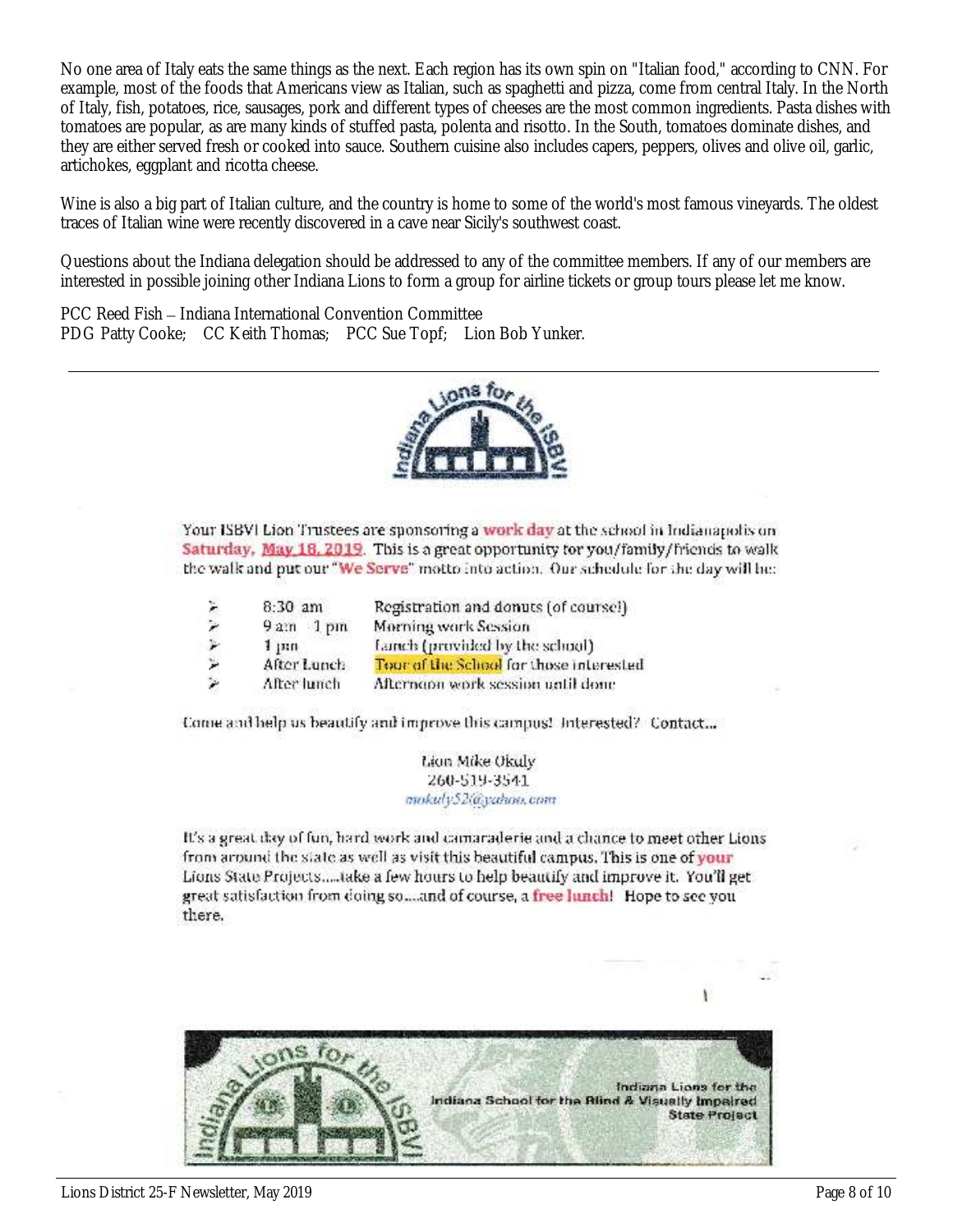### **DISTRICT 25-F CLUB DONATION NOTIFICATION 2018 - 2019 DG Ron Bigham**



Date:\_\_\_\_\_\_\_\_\_\_\_\_\_\_\_\_\_\_\_\_\_\_\_\_\_\_\_\_\_\_\_

The club of District 25-F:

would like to make the following donations to the projects so indicated:

| DISTRICT 25-F PROJECT | DISTRICT 25-F COMMITTEE | DISTRICT 25-F PROGRAM |               |
|-----------------------|-------------------------|-----------------------|---------------|
| <b>CAMP</b>           | EYEGLASS                | SPECIAL               | <b>VISION</b> |
| <b>WOODSMOKE</b>      | RECYCLING               | <b>OLYMPICS</b>       | SCREENING     |
|                       |                         |                       |               |
|                       |                         |                       |               |
|                       |                         |                       |               |

#### **MD 25 LIONS OF INDIANA STATE PROJECTS**

| CANCER  | LEADER | <b>VISION FIRST</b>    | INDIANA SCHOOL    | SPEECH AND     |
|---------|--------|------------------------|-------------------|----------------|
| CONTROL | DOG.   | & OPERATION KIDS SIGHT | FOR THE BLIND AND | <b>HEARING</b> |
|         |        |                        | VISUALLY IMPAIRED |                |
|         |        |                        |                   |                |
|         |        |                        |                   |                |
|         |        |                        |                   |                |

| ADDITIONAL      |          |                |  |  |
|-----------------|----------|----------------|--|--|
| <b>DIABETES</b> | LAW CAMP | YOUTH EXCHANGE |  |  |
|                 |          |                |  |  |
|                 |          |                |  |  |
|                 |          |                |  |  |

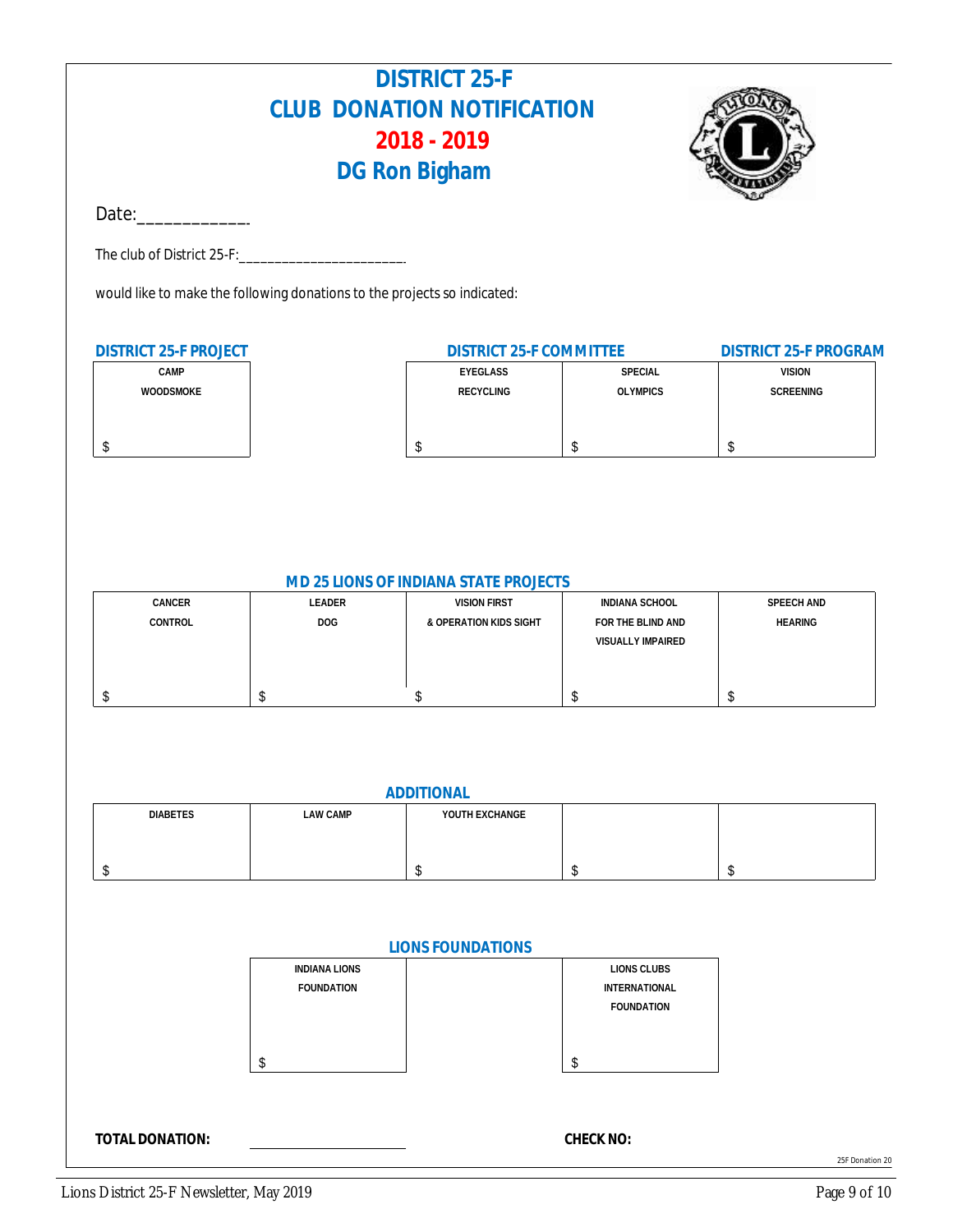### *MD-25 INTERNATIONAL PIN DESIGN*

Singapore 2020



Congratulations goes out again to

District E - Cecelia Schulz

for the winning design of the

Indiana State Pin for Singapore.

Final artwork by Recognition Services

Design requirements were \*Convention year - 2020 \*Lions International logo \*Lions of Indiana recognition - MD25/ Indiana USA \*Graphic representing Indiana - the checkered flag \*Convention site -Singapore \*Graphic representing convention site - the statue at the entrance

Lion Patricia Bigham, State Pin Design Chairperson